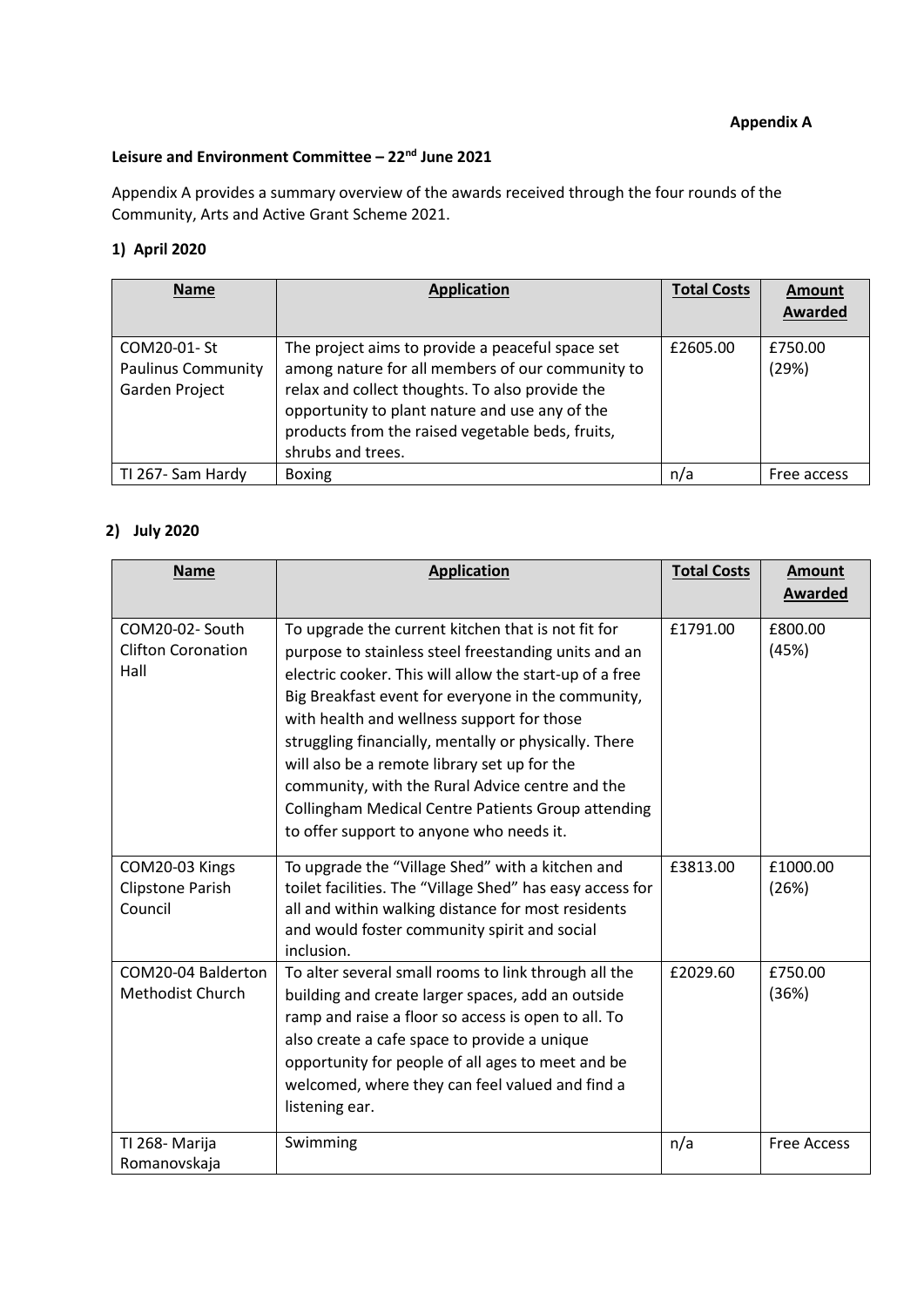| COD 788-Lionel | FA Level 2 block 1 Course                                                                  | £407.00  | £150.00          |
|----------------|--------------------------------------------------------------------------------------------|----------|------------------|
| Thursby        | Tuxford Youth FC                                                                           |          | (37%)            |
|                | COD 789- Martyn Hill   ECB Level 3 Advanced Coach<br>Farndon Cricket Club - Junior section | £1500.00 | £150.00<br>(10%) |

### **3) November 2020**

| <b>Name</b>                                                                           | <b>Application</b>                                                                                                                                                                                                                                                                                                                                                                                    | <b>Total Costs</b> | <b>Amount</b><br><b>Awarded</b> |
|---------------------------------------------------------------------------------------|-------------------------------------------------------------------------------------------------------------------------------------------------------------------------------------------------------------------------------------------------------------------------------------------------------------------------------------------------------------------------------------------------------|--------------------|---------------------------------|
| COM20-05 Dukeries<br>Community<br>Workshop                                            | To purchase and install a 3 axis CNC router /<br>engraver complete with computer and VDU in the<br>existing workshop for art/craft sessions and<br>encourage our users to investigate the endless<br>possibilities of computer aided design and digital<br>technology with skilled support.                                                                                                           | £1132.00           | £600.00<br>(53%)                |
| SEPF 315- Newark<br>R&M CC                                                            | To purchase a mobile batting cage and mat for<br>practice sessions, junior coaching and social<br>sessions. Purchase of a second batting cage would<br>allow us to run simultaneous sessions safely with<br>social distancing measures in place. This doubles the<br>amount of people we can support and means we<br>should be able to facilitate all of the requests for<br>access we are receiving. | £1977.00           | £500.00<br>(25%)                |
| SEPF 318 - Newark &<br><b>Sherwood Sports</b><br>Council / Southwell<br>Sports Forum. | To support our local clubs (member and non-<br>member) access quality courses during the covid-19<br>pandemic. The aim is to provide socially distanced<br>face to face or online courses specifically for local<br>club coaches to ensure local sports sessions continue<br>to run in line with all guidance and insurances fully in<br>place.                                                       | £1625.00           | £750.00<br>(46%)                |
| SEPF 319- Blidworth<br><b>Bowls Club</b>                                              | To purchase additional sets of junior bowls to enable<br>the extension of the junior bowls course. During the<br>summer of 2020 the club ran a 4-week bowls<br>introduction course for junior school pupils in<br>conjunction with Blidworth Oaks Junior School.<br>During the programme over 30 children were<br>introduced to bowls.                                                                | £700.00            | £700.00<br>(100%)               |
| SEPF 320-Clipstone<br><b>Colliery Bowling</b><br>Club. FAO George<br>Peebles          | To repair internal roofing/ceiling and lighting and<br>upgrade the toilet facilities to include disabled W.C.<br>To also re-tile the walls and Flooring and replace<br>lighting and extraction. Our objective is to create a<br>safe environment for our bowlers, opposing teams                                                                                                                      | £1500.00           | £1000.00<br>(66%)               |